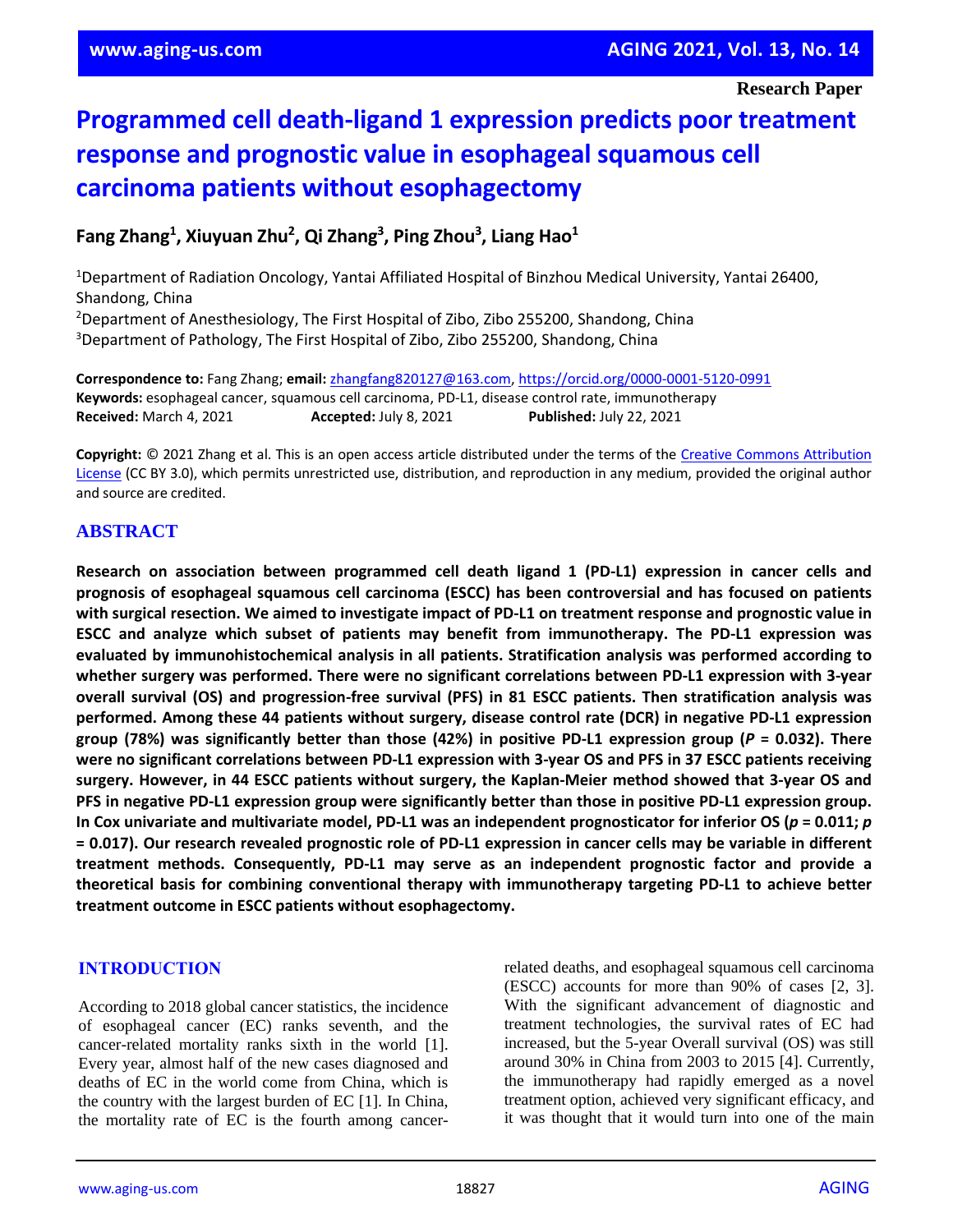treatment methods of EC. Through the combination of programmed cell death-1 (PD-1) and programmed cell death-ligand 1 (PD-L1), it can promote tumor cells escape from host immune surveillance [5]. A series of clinical trials have confirmed that EC patients with immunotherapy targeting PD-1/PD-L1 can obtain good treatment response and long-lasting effects, but the number of effective patients is only 12% to 30%, indicating that screening the benefiting population is the key [6–9].

PD-L1 is called B7 homologous protein 1 and composed of five domains, which is a type I transmembrane protein. PD-L1 is constitutively expressed in antigen presenting cells, tumor cells, nonhematopoietic cells and non-lymphoid organs such as liver, heart and lung [10]. After PD-L1 in tumor cell binds to PD-1 receptor on T cell, it inhibits the migration and proliferation of T cell and helps tumor cell escape from host immune surveillance [11]. It alters the production and maturation of cytokines, and leads to T cells apoptosis, which contributes to the growth of cancer cells [10, 12].

Some studies have shown that the PD-L1 was a good prognostic factor of patients with ESCC [13, 14]. Conversely, some studies have observed that PD-L1 positive ESCC patients have a worse prognosis [15–17]. Additionally, some studies confirmed that there was no correlation between PD-L1 expression in cancer cells and survival for ESCC patients [18, 19]. All the above evidences about the association between PD-L1 in cancer cells and ESCC survival have concentrated on patients with esophagectomy and been controversial. However, prognostic value of PD-L1 in ESCC patients without surgery remains to be determined. We aimed to observe the impact of PD-L1 expression on treatment response and prognostic value in ESCC and analyze which part of patients are beneficiaries of immunotherapy. Further understanding of the influence of PD-L1 expression on prognosis is important for improving prognosis and screening the benefiting population from immunotherapy for ESCC patients.

# **MATERIALS AND METHODS**

# **Patients**

From January 2015 to December 2017, 81 patients who were primary ESCC were available for this study. Enrollment criteria include no history of other malignant tumors, pathologically confirmed ESCC, complete case data and follow-up information. The exclusion criteria were as follows: non-squamous cell carcinoma and second primary cancer. Consequently, 81 patients were recruited for the present study. Record

clinical data, mainly including pathological data and basic characteristics of patients. According to the seventh edition of the AJCC TNM staging system, the selected patients were staged. We followed up all patients until death or 31 December 2020. OS was defined from the date of diagnosis to death due to any cause or the last follow-up. Progression-free survival (PFS) was defined as the time from start time of treatment to death from any cause or date of first relapse. Disease control rate (DCR) is defined as the percentage of patients whose tumors shrink or remain unchanged within a certain period of time, including complete remission, partial remission and stable cases. The patients who were alive until 31 December 2020 was defined as censored data. In our research, all procedures were carried out according to ethical principles, and the ethics committee of our hospital had approved the study.

## **Immunohistochemistry**

The patient's tissue was fixed in 4% buffered formalin, embedded with paraffin, and finally cut into 3 μm-thick sections for immunohistochemistry (IHC) examination. Briefly, the section was dewaxed in xylene, rehydrated in descending grades of ethanol, soaked in distilled water for 10 min; and blocked for 30 min with 3% H2O2. After blocking, Antigen retrieval: 0.01M sodium citrate buffer solution (pH6.0), microwave intensity 100, microwave antigen retrieval 10min. After blocking at 37°C, incubate the sections with rabbit anti-PD-L1monoclonal antibody (1:60, AB205921, Abcam) at 4°C overnight. On the second day, add second antibody to the sections and incubate at room temperature for 60 min, then observe through DAB system staining and counterstain the sections with hematoxylin.

## **Evaluation of immunostaining**

Two experienced pathologists independently examined all specimens blindly. Analyze the slides semiquantitatively, and give reports based on the relative staining percentage as previously described on tumor cells [20]. During the IHC analysis, we use positive controls in accordance with the instructions to ensure quality control. Five visual fields were selected for PD-L1 expression score. Calculate the average percentage of PD-L1 positive cells in the five fields of each sample. If PD-L1 staining of the tumor cell is  $>5\%$ , it is considered that the expression of PD-L1 is positive.

#### **Statistical analysis**

We use SPSS version 20.0 statistical package for data processing (SPSS Inc., Chicago, IL, USA). Fisher's exact test or Chi-square test was applied for categorical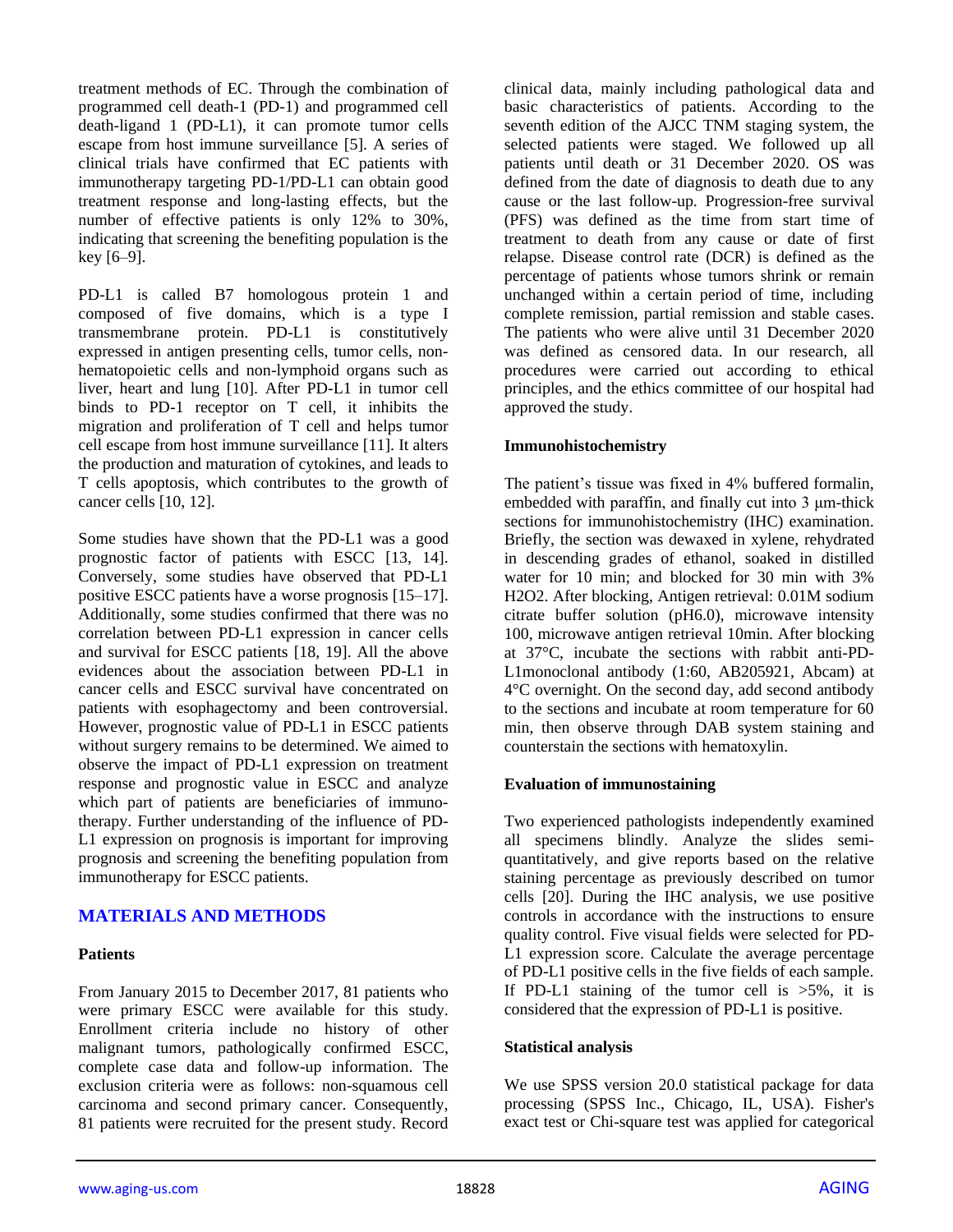data between the two groups. We use Kaplan-Meier curve and log-rank analysis to analyze and compare the survival of patients. We applied the Cox proportional hazard model to conduct univariate and multivariate analysis to determine the hazard ratio (HR) of the variables to the survival. The 95% HR confidence interval (CI) was given. Two-sided test was performed. We considered that  $P < 0.05$  was statistically significant.

#### **Ethical statement**

The study was approved by the institutional ethics committee of Yantai Affiliated Hospital of Binzhou Medical University (Application number: 20200104001) and all procedures were conducted in accordance with ethical principles.

#### **RESULTS**

#### **Patient's characteristics**

In this study, we retrospectively analyzed 81 ESCC patients, including 75 males and 6 females. Based on the time the patient was diagnosed, the age range of the patients was 43 to 92 years, with a median age of 74 years. There were 37 patients receiving surgery and 44

patients without surgery. PD-L1 expression was positive in 36 (44%) of 81 patients, 24 (65%) of 37 patients, and 12 (27%) of 44 patients, respectively (Figure 1). 32 (40%) patients were Ⅰ and Ⅱ, and 49 (60%) patients were Ⅲ and Ⅳ. Additionally, 34 (42%) patients had negative status of lymph nodes, and 47 (58%) patients had positive status of lymph nodes. The patient's primary tumor location was 23 cases (28%) in the upper esophagus, 32 cases (40%) in the middle esophagus, and 26 cases (32%) in the lower esophagus. Among the 81 patients, 28 (35%) patients were nonsmokers, whereas 53 (65%) patients were smokers. Among the 81 patients, 32 (40%) patients were nondrinkers, whereas 49 (60%) patients were drinkers. Patient characteristics are presented in Table 1.

#### **The correlations between PD-L1 and patient characteristics.**

Among all ESCC patients, there were no obvious relationships between PD-L1 and smoking history, alcohol history, age, sex, lymph node status, M stage and TNM stage. Although there were associations between PD-L1 and primary tumor location  $(P = 0.078)$ and T stage ( $P = 0.054$ ), they did not achieve statistical significance ( $P \ge 0.05$ ) (Table 2).



**Figure 1. Representative photographs of PD-L1 immunostaining in esophageal squamous cell carcinoma.** The positive staining was assessed against the positive control staining (Placental tissue). (**A**) Negative immunohistochemical staining pattern for PD-L1; (**B**) Positive immunohistochemical staining pattern for PD-L1; (**C**) the positive control staining (Placental tissue); PD-L1, programmed death-ligand 1.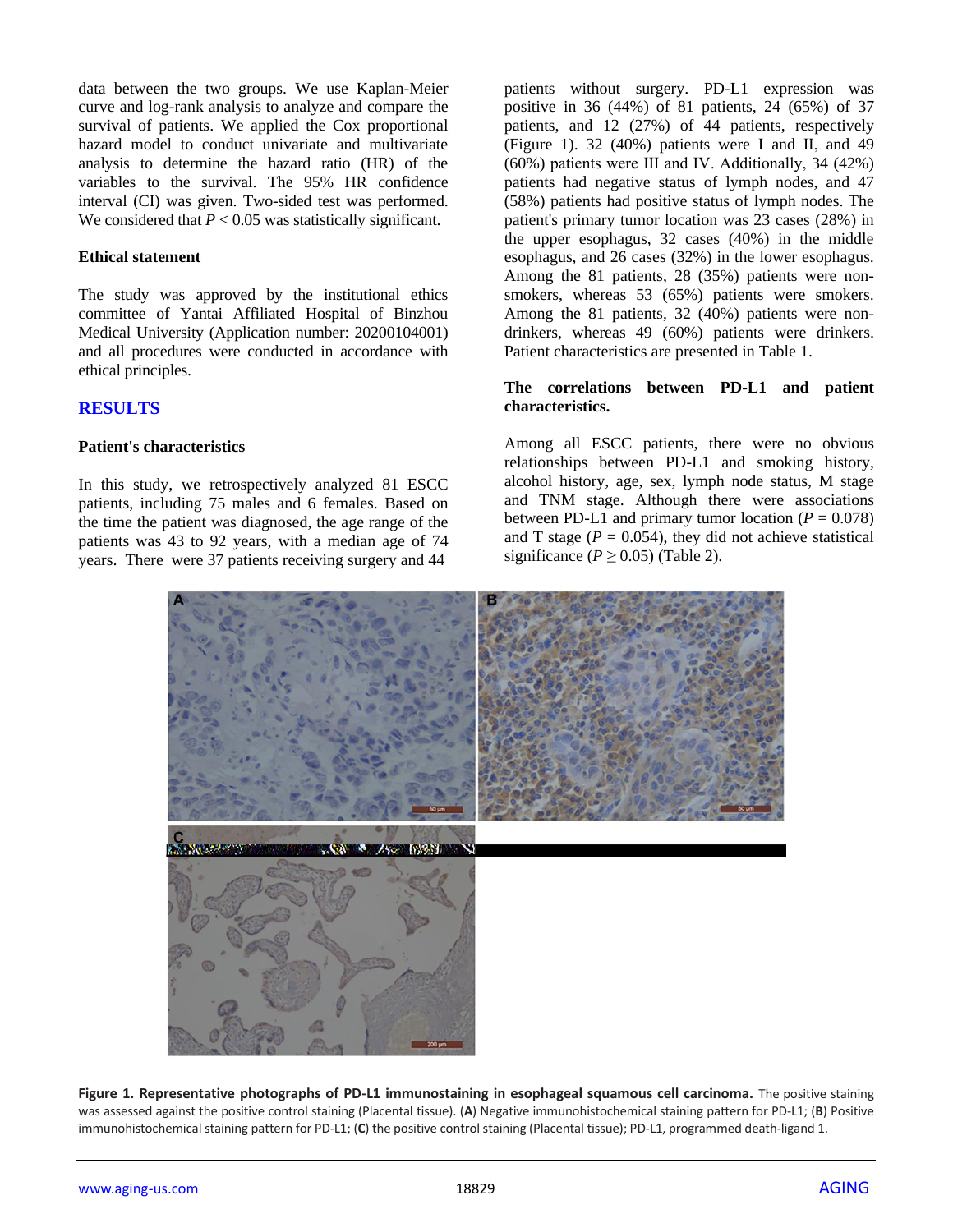| Table 1. Clinicopathologic features of 81 patients with esophageal squamous cell carcinoma. |  |
|---------------------------------------------------------------------------------------------|--|
|---------------------------------------------------------------------------------------------|--|

| <b>Parameters</b>                     |                | No. of cases (Percentage) |
|---------------------------------------|----------------|---------------------------|
| Age (years) (median: 74, range 43–92) | $\leq 65$      | 44 (54%)                  |
|                                       | >65            | 37 (46%)                  |
| Sex                                   | Male           | 75 (93%)                  |
|                                       | Female         | 6(7%)                     |
| TNM stage                             | Η              | 32 (40%)                  |
|                                       | <b>III IV</b>  | 49 (60%)                  |
| Status of lymph nodes                 | Negative       | 34 (42%)                  |
|                                       | Positive       | 47 (58%)                  |
| Primary tumor location                | Upper          | 23 (28%)                  |
|                                       | Middle         | 32 (40%)                  |
|                                       | Lower          | 26 (32%)                  |
| PD-L1 expression                      | Negative       | 45 (56%)                  |
|                                       | Positive       | 36 (44%)                  |
| Smoking history                       | N <sub>o</sub> | 28 (35%)                  |
|                                       | Yes            | 53 (65%)                  |
| Alcohol history                       | N <sub>o</sub> | 32 (40%)                  |
|                                       | Yes            | 49 (60%)                  |
| Surgery                               | No             | 44 (54%)                  |
|                                       | Yes            | 37 (46%)                  |

#### **Table 2. Correlations between PD-L1 expression and clinicopathologic parameters of 81 ESCC patients.**

|                       |                |                | PD-L1                    |           |
|-----------------------|----------------|----------------|--------------------------|-----------|
| <b>Parameters</b>     |                | $+$            | $\overline{\phantom{m}}$ | $P$ value |
| Age (years)           | $\leq 65$      | 21             | 23                       | 0.517     |
|                       | $>65$          | 15             | 22                       |           |
| Sex                   | Male           | 32             | 43                       |           |
|                       | Female         | $\overline{4}$ | $\overline{2}$           | 0.399     |
| Tumor location        | Upper          | $\overline{7}$ | 16                       |           |
|                       | Middle         | 19             | 13                       | 0.078     |
|                       | Low            | 10             | 16                       |           |
| TNM stage             | $\rm I\ II$    | 14             | 18                       | 0.919     |
|                       | <b>III IV</b>  | 22             | 27                       |           |
| T stage               | T1/2           | 8              | 3                        | 0.054     |
|                       | T3/4           | 28             | 42                       |           |
| M stage               | M <sub>0</sub> | 34             | 40                       | 0.454     |
|                       | M1             | $\mathbf{2}$   | 5                        |           |
| Status of lymph nodes | Negative       | 13             | 21                       | 0.339     |
|                       | Positive       | 23             | 24                       |           |
| Smoking history       | Yes            | 23             | 30                       | 0.818     |
|                       | No             | 13             | 15                       |           |
| Alcohol history       | Yes            | 22             | 27                       | 0.919     |
|                       | N <sub>0</sub> | 14             | 18                       |           |

Groups were performed according to the operation, one group of 37 ESCC patients receiving surgery and one group of 44 ESCC patients without surgery. Similarly, there were no obvious associations between PD-L1 and smoking history, alcohol history, age, sex, tumor location, T stage, lymph node status, TNM stage and M stage in both groups (Tables 3 and 4).

## **Associations between DCR with clinicopathological characteristics in 44 ESCC patients without surgery**

From Table 5, we found that there were statistical associations between DCR with Tumor location  $(P =$ 0.046), TNM stage  $(P = 0.038)$  and PD-L1 expression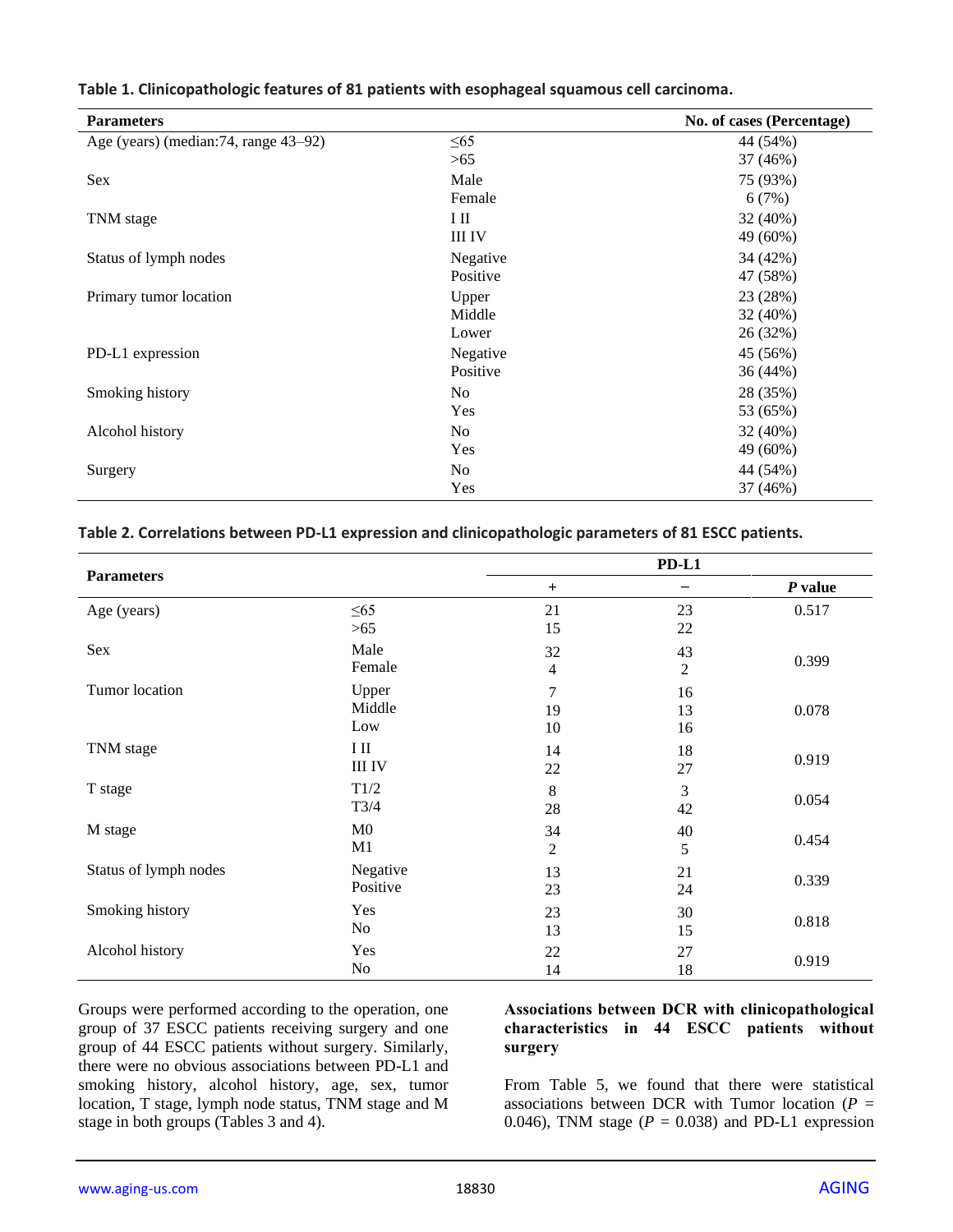| <b>Parameters</b>     |                    |                | $PD-L1$  |         |
|-----------------------|--------------------|----------------|----------|---------|
|                       |                    | $\ddot{}$      |          | P value |
| Age (years)           | $\leq 65$          | 17             | 12       | 0.216   |
|                       | >65                | 7              |          |         |
| Sex                   | Male               | 22             | 13       | 0.532   |
|                       | Female             | $\overline{c}$ | $\Omega$ |         |
| Tumor location        | Upper              | 3              | 3        | 0.664   |
|                       | Middle             | 14             | 6        |         |
|                       | Low                | 7              | 4        |         |
| TNM stage             | $\rm{I}$ $\rm{II}$ | 10             | 5        | 0.850   |
|                       | <b>III IV</b>      | 14             | 8        |         |
| T stage               | T1/2               | 7              | 2        | 0.446   |
|                       | T3/4               | 17             | 11       |         |
| Status of lymph nodes | Negative           | 7              | 4        | 0.919   |
|                       | Positive           | 17             | 9        |         |
| Smoking history       | Yes                | 17             | 9        | 0.602   |
|                       | No                 | 7              | 4        |         |
| Alcohol history       | Yes                | 16             | 8        | 0.755   |
|                       | N <sub>0</sub>     | 8              | 5        |         |

**Table 3. Correlations between PD-L1 expression and clinicopathologic parameters of 37 ESCC patients receiving surgery.**

# **Table 4. Correlations between PD-L1 expression and clinicopathologic parameters of 44 ESCC patients without surgery.**

| <b>Parameters</b>     |                |                | $PD-L1$        |           |
|-----------------------|----------------|----------------|----------------|-----------|
|                       |                | $+$            |                | $P$ value |
| Age (years)           | $\leq 65$      | $\overline{4}$ | 11             | 0.621     |
|                       | >65            | 8              | 21             |           |
| Sex                   | Male           | 10             | 30             | 0.297     |
|                       | Female         | 2              | 2              |           |
| Tumor location        | Upper          | $\overline{4}$ | 13             | 0.412     |
|                       | Middle         | 5              | 7              |           |
|                       | Low            | 3              | 12             |           |
| TNM stage             | IШ             | $\overline{4}$ | 13             | 0.739     |
|                       | <b>III IV</b>  | $8\,$          | 19             |           |
| T stage               | T1/2/3         | $\overline{7}$ | 26             | 0.139     |
|                       | T <sub>4</sub> | 5              | 6              |           |
| M stage               | M <sub>0</sub> | 11             | 28             | 0.583     |
|                       | M1             | 1              | $\overline{4}$ |           |
| Status of lymph nodes | Negative       | 6              | 17             | 0.853     |
|                       | Positive       | 6              | 15             |           |
| Smoking history       | Yes            | 6              | 21             | 0.489     |
|                       | N <sub>o</sub> | 6              | 11             |           |
| Alcohol history       | Yes            | 6              | 19             | 0.576     |
|                       | N <sub>0</sub> | 6              | 13             |           |

 $(P = 0.032)$  in 44 ESCC patients without surgery. DCR (78%) in the PD-L1 negative group was significantly better than those (42%) in the PD-L1 positive group. However, there were no statistical correlations between DCR and smoking history, alcohol history, age, sex, T stage and status of lymph nodes.

#### **Stratification analysis between patient survival with clinicopathological characteristics**

#### *Survival analysis*

Table 6 revealed the relationship between 3-Year OS and PFS with PD-L1. There were no statistical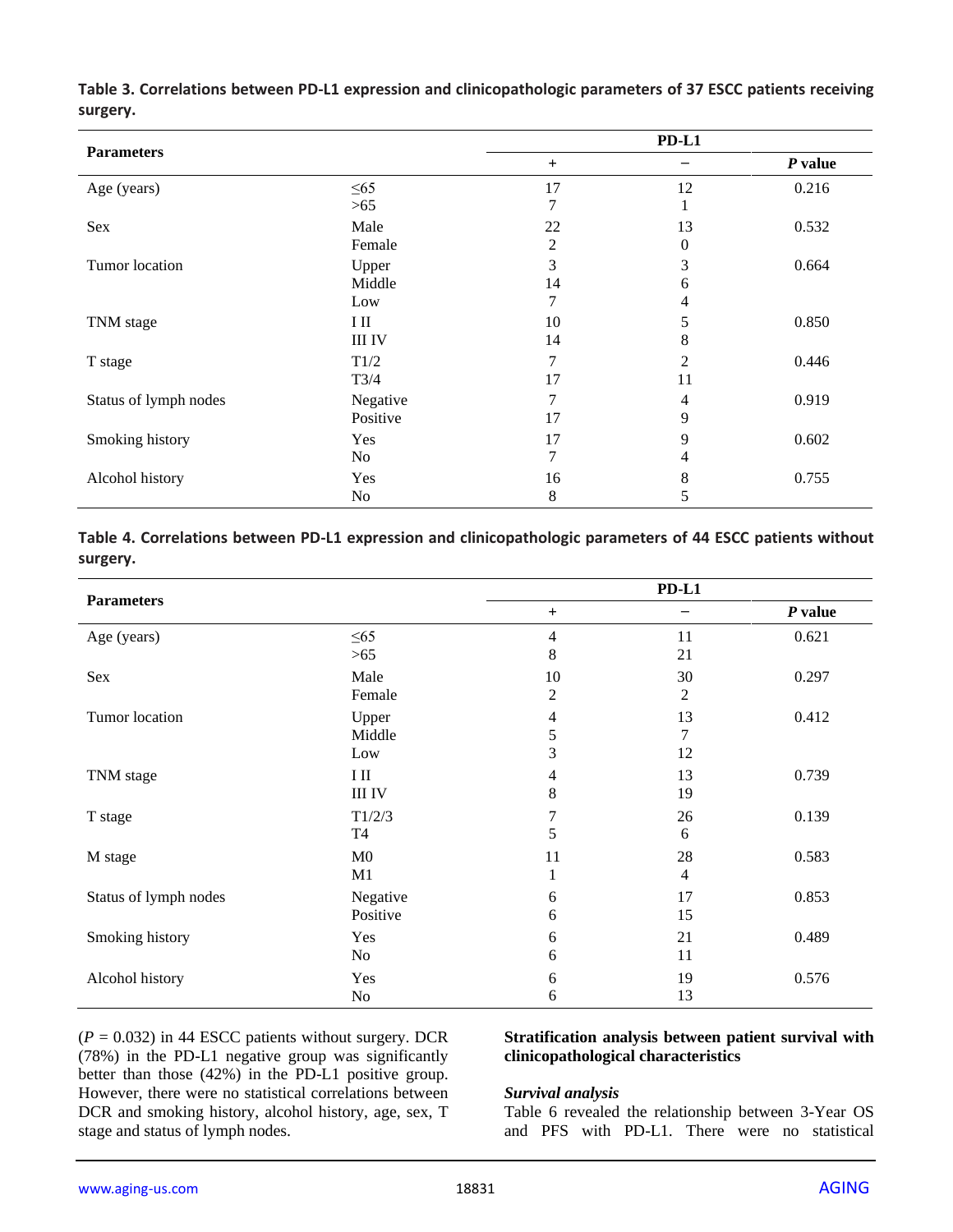| <b>Parameters</b>     |                |                | <b>DCR</b>     |           |
|-----------------------|----------------|----------------|----------------|-----------|
|                       |                | <b>Present</b> | <b>Absent</b>  | $P$ value |
| Age (years)           | $\leq 65$      | 8              | 7              | 0.759     |
|                       | >65            | 22             | 7              |           |
| Sex                   | Male           | 27             | 13             | 0.759     |
|                       | Female         | 3              | 1              |           |
| Tumor location        | Upper          | 15             | 2              | 0.046     |
|                       | Middle         | 6              | 7              |           |
|                       | Low            | 9              | 5              |           |
| TNM stage             | $\rm I\,II$    | 14             | $\overline{2}$ | 0.038     |
|                       | <b>III IV</b>  | 16             | 12             |           |
| T stage               | T1/2/3         | 24             | 9              | 0.287     |
|                       | <b>T4</b>      | 6              | 5              |           |
| Status of lymph nodes | Negative       | 18             | 5              | 0.133     |
|                       | Positive       | 12             | 9              |           |
| Smoking history       | Yes            | 16             | 11             | 0.184     |
|                       | No             | 14             | 3              |           |
| Alcohol history       | Yes            | 15             | 10             | 0.211     |
|                       | N <sub>0</sub> | 15             | $\overline{4}$ |           |
| $PD-L1$               | $^{+}$         | 5              | 7              | 0.032     |
|                       |                | 25             | $\overline{7}$ |           |

**Table 5. Associations between disease control rate with clinicopathological characteristics in 44 ESCC patients without surgery.**

|  | Table 6. Results of log-rank analysis between 3-Year OS and PFS with PD-L1 expression. |  |  |
|--|----------------------------------------------------------------------------------------|--|--|
|--|----------------------------------------------------------------------------------------|--|--|

| <b>Factors</b>                              |        | No. of<br>patients | 3-Year OS<br><i>p</i> value | 3-Year PFS<br><i>p</i> value |
|---------------------------------------------|--------|--------------------|-----------------------------|------------------------------|
| PD-L1 of 81 ESCC patients                   | $^{+}$ | 36                 | 0.383                       | 0.217                        |
|                                             |        | 45                 |                             |                              |
| PD-L1 of 37 ESCC patients receiving surgery | $^{+}$ | 24                 | 0.583                       | 0.298                        |
|                                             |        | 13                 |                             |                              |
| PD-L1 of 44 ESCC patients without surgery   | $^+$   | 12                 | 0.007                       | 0.035                        |
|                                             |        | 32                 |                             |                              |

associations between PD-L1 and 3-year OS and PFS in 81 ESCC patients  $(P > 0.05)$ . Then stratification analysis was performed according to whether surgery was performed. There were no statistical associations between PD-L1 and 3-year OS and PFS in 37 ESCC patients receiving surgery ( $P > 0.05$ ). However, the Kaplan-Meier method showed that 3-year OS and PFS in the PD-L1 negative group were obviously better than those in the PD-L1 positive group ( $P < 0.05$ ; Table 6 and Figure 2) in 44 ESCC patients without surgery.

We observed that PD-L1 positive  $(p = 0.007;$  Figure 2A), TNM stage  $(p = 0.008)$ , and Lymph nodes status (*p* = 0.001) were correlated with inferior OS significantly by the Kaplan-Meier method and logrank test (Table 7). Besides, Table 7 also showed that PD-L1 positive  $(p = 0.035;$  Figure 2B), Tumor location  $(p = 0.049)$ , TNM stage  $(p = 0.018)$ , and Lymph nodes status ( $p = 0.044$ ) were significantly correlated with poor PFS.

## *The cox univariate and multivariate analysis*

For 44 ESCC patients without surgery, we performed the Cox Univariate and Multivariate Analysis (Tables 8 and 9). In the Cox univariate model, PD-L1 positive (*p*  $= 0.011$ , HR: 2.516, 95% CI: 1.234–5.127), TNM stage (*p* = 0.012, HR: 2.373, 95% CI: 1.207–4.663) and Status of lymph nodes ( $p = 0.002$ , HR: 2.944, 95% CI: 1.485–5.836) were independently poor prognosticators for inferior OS. Meanwhile, TNM stage  $(p = 0.029, \text{HR})$ : 2.085, 95% CI: 1.080–4.027) and T stage (*p* = 0.049, HR: 2.126, 95% CI: 1.004–4.504) were related with inferior PFS. Although they are not statistically significant, there was a trend between the positive PD-L1 expression with 3-Year PFS  $(P = 0.052)$ . The positive PD-L1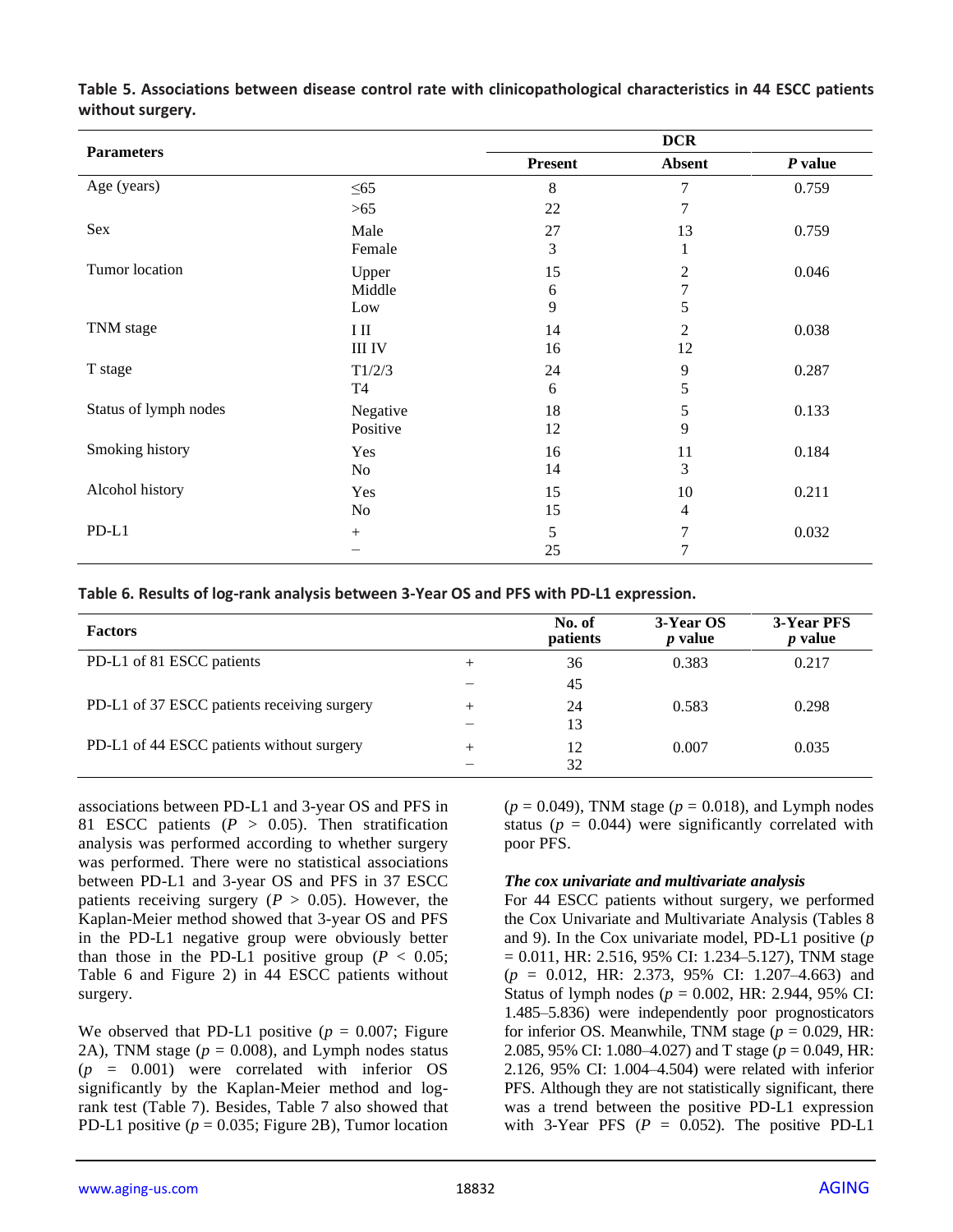| <b>Factors</b>        |               | No. of<br>patients | 3-Year OS<br>$p$ value | 3-Year PFS<br><i>p</i> value |
|-----------------------|---------------|--------------------|------------------------|------------------------------|
| Age (years)           | $\leq 65$     | 15                 | 0.830                  | 0.776                        |
|                       | >65           | 29                 |                        |                              |
| Sex                   | Male          | 40                 | 0.991                  | 0.533                        |
|                       | Female        | 4                  |                        |                              |
| Tumor location        | Upper         | 17                 | 0.059                  | 0.049                        |
|                       | Middle        | 12                 |                        |                              |
|                       | Low           | 15                 |                        |                              |
| TNM stage             | ΙШ            | 17                 | 0.008                  | 0.018                        |
|                       | <b>III IV</b> | 27                 |                        |                              |
| T stage               | $T1-3$        | 33                 | 0.106                  | 0.032                        |
|                       | <b>T4</b>     | 11                 |                        |                              |
| Status of lymph nodes | Negative      | 23                 | 0.001                  | 0.044                        |
|                       | Positive      | 21                 |                        |                              |
| Smoking history       | Yes           | 27                 | 0.730                  | 0.483                        |
|                       | No            | 17                 |                        |                              |
| Alcohol history       | Yes           | 25                 | 0.536                  | 0.624                        |
|                       | No            | 19                 |                        |                              |
| $PD-L1$               | $^{+}$        | 12                 | 0.007                  | 0.035                        |
|                       |               | 32                 |                        |                              |

**Table 7. Results of log-rank analysis of clinicopathologic parameters for 3-Year OS and PFS in 44 ESCC patients without surgery.**

was correlated with worse survival and increased risk of recurrence.

## **DISCUSSION**

Usually, ESCC patients present with advanced disease or metastatic disease at diagnosis, who can not undergo

esophagectomy. In addition, some patients can not undergo surgery because of the tumor location, severe cardiopulmonary dysfunction, or unwillingness of surgery. However, previous research on the association between PD-L1 in cancer cell and ESCC survival has been controversial and has focused on patients with esophagectomy. For patients without surgery, the



**Figure 2.** (**A**) Kaplan-Meier curves of Overall Survival (OS) according to PD-L1 expression. (**B**) Kaplan-Meier curves of Progression-Free Survival (PFS) according to PD-L1 expression. PD-L1, programmed death-ligand 1.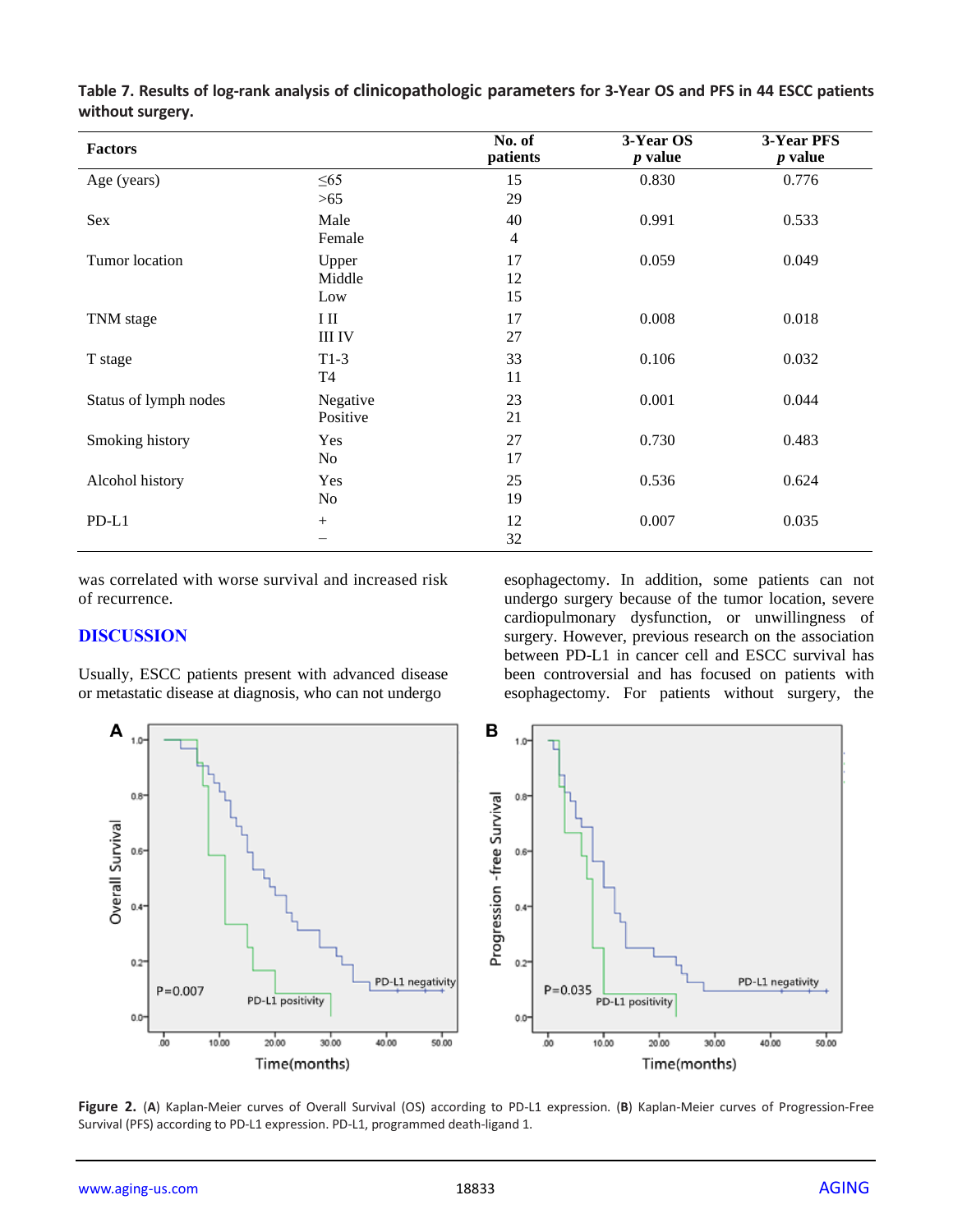|                       | 3-Year OS |                 |       | 3-Year PFS |                 |       |
|-----------------------|-----------|-----------------|-------|------------|-----------------|-------|
|                       | <b>HR</b> | 95% CI          |       | HR         | 95% CI          |       |
| Tumor location        | 1.246     | $0.881 - 1.761$ | 0.213 | 1.108      | $0.787 - 1.560$ | 0.557 |
| TNM stage             | 2.373     | $1.207 - 4.663$ | 0.012 | 2.085      | 1.080-4.027     | 0.029 |
| T stage               | 1.745     | $0.863 - 3.527$ | 0.121 | 2.126      | 1.004-4.504     | 0.049 |
| Status of lymph nodes | 2.944     | 1.485–5.836     | 0.002 | 1.815      | $0.973 - 3.385$ | 0.061 |
| $PD-L1$               | 2.516     | 1.234–5.127     | 0.011 | 2.008      | $0.993 - 4.058$ | 0.052 |

**Table 8. Cox univariate analysis for 3-year survival in 44 patients ESCC patients without surgery.**

**Table 9. Cox multivariate analysis for 3-year survival in 44 patients ESCC patients without surgery.**

|                       | 3-Year OS |                 |       | 3-Year PFS |                 |                  |
|-----------------------|-----------|-----------------|-------|------------|-----------------|------------------|
|                       | <b>HR</b> | 95% CI          | P     | <b>HR</b>  | 95% CI          | $\boldsymbol{P}$ |
| Age                   | 1.157     | $0.497 - 2.694$ | 0.735 | 0.718      | $0.322 - 1.598$ | 0.417            |
| <b>Sex</b>            | 1.190     | $0.350 - 4.045$ | 0.780 | 1.536      | $0.418 - 5.642$ | 0.518            |
| Tumor location        | 1.096     | $0.702 - 1.711$ | 0.686 | 1.126      | $0.745 - 1.701$ | 0.575            |
| TNM stage             | 1.103     | $0.290 - 4.199$ | 0.885 | 1.500      | $0.397 - 5.669$ | 0.550            |
| T stage               | 1.374     | $0.514 - 3.673$ | 0.527 | 1.463      | 0.536-3.987     | 0.458            |
| Status of lymph nodes | 2.762     | $0.820 - 9.308$ | 0.101 | 1.288      | $0.407 - 4.077$ | 0.666            |
| Smoking history       | 0.979     | $0.280 - 3.418$ | 0.973 | 1.391      | $0.392 - 4.941$ | 0.610            |
| Alcohol history       | 1.251     | $0.376 - 4.155$ | 0.715 | 0.875      | $0.250 - 3.060$ | 0.835            |
| PD-L1                 | 2.737     | 1.201–6.240     | 0.017 | 1.914      | $0.849 - 4.317$ | 0.118            |

prognostic value of PD-L1 remains to be determined. We analyzed prognostic significance of PD-L1 in patients without surgery for the first time. At present, immunotherapy has become an important treatment method for tumors with great potential. PD-L1 is the most commonly used predictor of immunotherapy. But in clinical applications, we have observed that not all PD-L1 positive patients can benefit from immunotherapy [21, 22]. Since only a few patients have good results after immunotherapy, screening beneficiary populations to guide treatment decisions has important clinical significance.

In the present study, we firstly analyzed all patients, then all patients were classified into two subgroups according to whether surgery was performed, one group of 37 ESCC patients receiving surgery and one group of 44 ESCC patients without surgery. In our study, PD-L1 proteins in cancer cells were positively expressed in 36 (44%) of 81 ESCC patients, 24 (65%) of 37 ESCC patients receiving esophagectomy, and 12 (27%) of 44 ESCC patients without surgery, respectively. The PD-L1 positive rate in surgical patients was obviously higher than those in nonsurgical patients. In ESCC patients, multiple studies [23–25] have described that PD-L1 positive rate was between 18.9% and 79.7%. The differences between these researches may be due to discrepancy in the IHC evaluation methods and PD-L1 antibodies. On the contrary, Hirsch FR et al. [26] thought that although

the PD-L1 assessment methods were different, the researchers emphasized that the results by Dako22C3 assay or Dako 28-8 assay were consistent, so this may have little effect on the results. In our study, we considered that the inconsistent expression rate may be due to different sources of specimens. For patients undergoing esophagectomy, we evaluated resection specimens, while for patients without surgery, we evaluated gastroscopic biopsy specimens.

Among all ESCC patients, there were no obvious associations between PD-L1 and alcohol history, smoking history, primary tumor location, age, sex, T stage, status of lymph nodes, M stage and TNM stage. Similarly, stratification analysis found that there were no obvious associations between PD-L1 and clinical and pathological features in both groups, respectively. These results were consistent with some studies [27, 28]. Wan-Ting Huang et al. [27] found that PD-L1 expression has no significant relationship with age, histological grade, primary tumor site, the clinical stages of T staging, N staging, and TNM staging. Sha Zhou et al. [28] showed that PDL1 positivity was not related with tumor location, T staging, alcohol history, age, sex, N staging and TNM staging. These observations indicated that PD-L1 expression was not affected by clinical and pathological characteristics.

For ESCC patients without surgery, associations between DCR with clinicopathological characteristics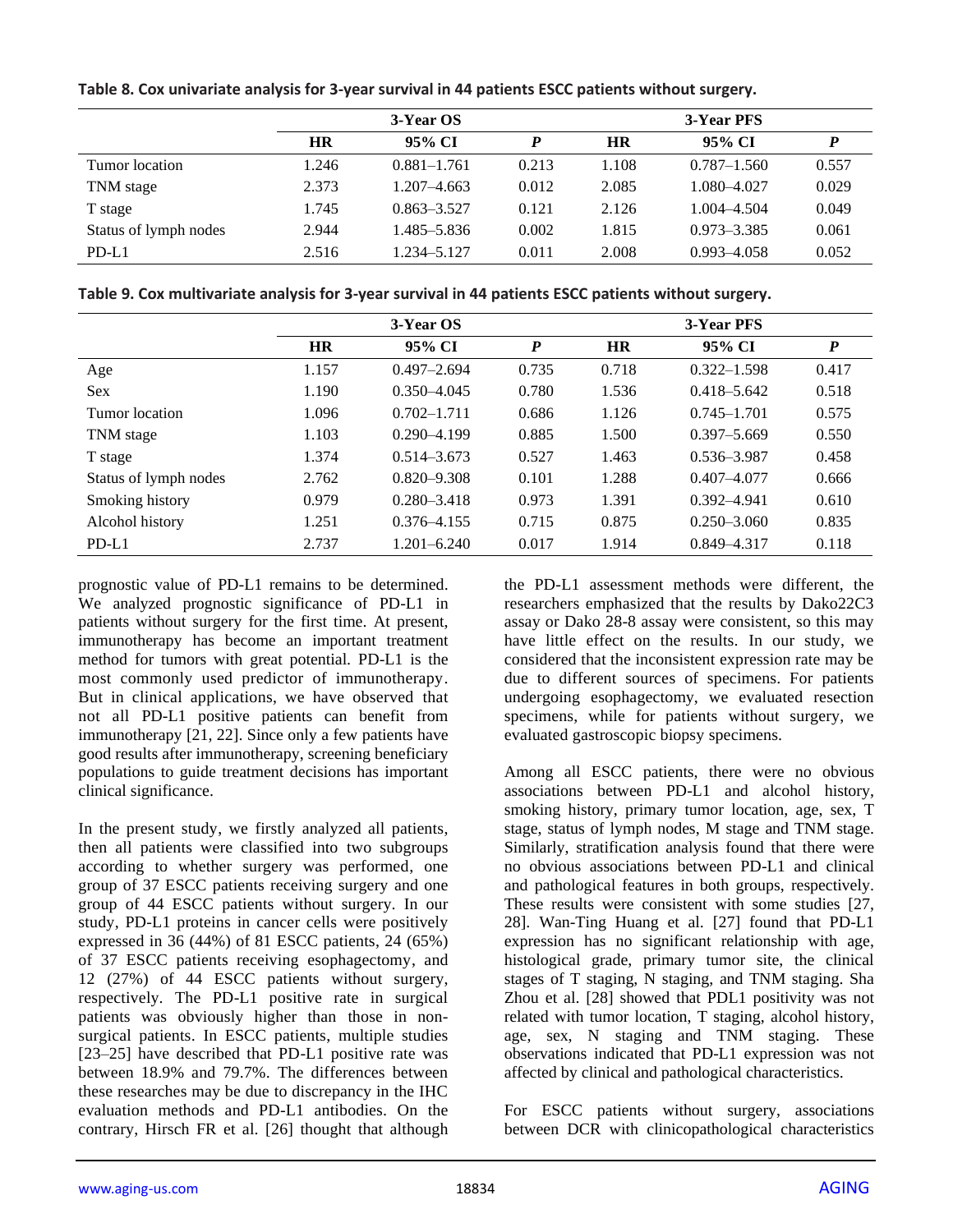were also analyzed. In our study, we found that there were statistical associations between DCR with Tumor location ( $P = 0.046$ ), TNM stage ( $P = 0.038$ ) and PD-L1 expression  $(P = 0.032)$ . DCR  $(78%)$  in the PD-L1 negative group was significantly better than those (42%) in the PD-L1 positive group. However, there were no apparent correlations between DCR and smoking history, alcohol history, age, sex, T stage and status of lymph nodes. Similarly, Wan-Ting Huang et al. [27] reported that pathologically complete responses (pCR) of PD-L1 negative patients after neoadjuvant chemoradiotherapy was higher than those of PD-L1 positive patients. Likely, Sha Zhou et al. [28] reported that patients with high PD-L1 expression had an obviously lower pCR rate. This was helpful to distinguish between responders and non-responders, thereby providing more appropriate treatment options.

In 81 ESCC patients, we did not find a significant association between PD-L1 and 3-year OS and 3-year PFS. Consistent with previous reports [18, 19], the expression of PD-L1 was not significantly correlated with patient's prognosis in ESCC patients underwent neoadjuvant treatment and esophagectomy. Differently, Qiao Wang et al. [15] reported that positive PD-L1 was statistically correlated with worse OS ( $P = 0.010$ ) in ESCC patients received radical esophagectomy. And also, Jing-Jing Zhao et al. [16] reported that PD-L1 negative patients have longer OS than PD-L1 positive patients  $(P = 0.005)$  in ESCC underwent surgical resection. Furthermore, among the 378 patients with advanced ESCC who did not receive neoadjuvant chemoradiation and directly underwent radical esophagectomy, PD-L1 positive patients had worse disease-free survival (HR =  $1.436$ ,  $P = 0.009$ ) [17]. Interestingly, in patients with ESCC undergoing postoperative adjuvant radiotherapy, Chenxue Jiang et al. [14] indicated that high expression of PD-L1 was correlated with a favorable prognosis. Similarly, Matteo Fassan et al. [29] discovered that PD-L1 positive patients had significantly higher pCR in patients with neoadjuvant chemoradiotherapy and surgery  $(P =$ 0.004). These results may show the prognostic role of PD-L1 in tumor cells was variable in different treatment methods. Thus stratification analysis was performed according to whether surgery was performed. The Kaplan-Meier method and log-rank test indicated that PD-L1 positive expression was significantly correlated with inferior 3-Year OS and PFS in 44 ESCC patients without surgery. In the Cox univariate and multivariate model, the PD-L1 positive expression was an independently poor prognosticators for inferior OS. For ESCC patients without surgery, the positive PD-L1 expression was correlated with inferior survival and increased risk of recurrence. However, in 37 ESCC patients receiving surgery, there was no obvious

relationship between the positive expression of PD-L1 and 3-year OS and PFS. These findings indicated the impact of the immune predictors on the prognosis may vary with different treatment options, which was of great significance for the formulation of personalized treatment strategies, thereby provide a theoretical basis for provide a theoretical basis for combining conventional therapy with anti-PD-L1 immunotherapy currently recommended.

The present study has several limitations. First, our study was retrospective and the patient number was relatively small. Second, the expression of PD-L1 in immune infiltrating cells had not been assessed and we can not differentiate the central tumor from the invasion front because sample obtained by endoscopic biopsy was too small to have sufficient cells assessed. Besides, the discrepancy of positive PD-L1 expression rate between two groups may have resulted from different sources of specimens.

# **CONCLUSIONS**

In conclusion, our research revealed the prognostic role of PD-L1 expression in cancer cells may be variable with different treatment methods, which was of great significance to the development of personalized treatment plans. For ESCC patients without esophagectomy, the positive PD-L1 expression was correlated with inferior DCR and poor prognosis, and increased risk of recurrence. Consequently, PD-L1 may be used as an independent prognostic factor and provide a theoretical basis for combining conventional therapy with immunotherapy targeting PD-L1 to reach better therapeutic effect in ESCC patients without esophagectomy.

# **Data availability statement**

Some or all data during the study are available from the corresponding author by request. (Immunohistochemistry datas, OS and PFS).

# **Abbreviations**

CI: Confidence Interval; DCR: Disease Control Rate; EC: Esophageal Cancer; ESCC: Esophageal Squamous Cell Carcinoma; HR: Hazard Ratio; IHC: Immunohistochemical; OS: Overall Survival; PD-1: Programmed Cell Death-1; PD-L1: Programmed Cell Death Ligand 1; PFS: Progression-Free Survival.

# **AUTHOR CONTRIBUTIONS**

Conceptualization: F.Z.; Methodology: F.Z.; P.Z. and Q.Z.; Data Curation: F.Z.; P.Z. and Q.Z.; Investigation: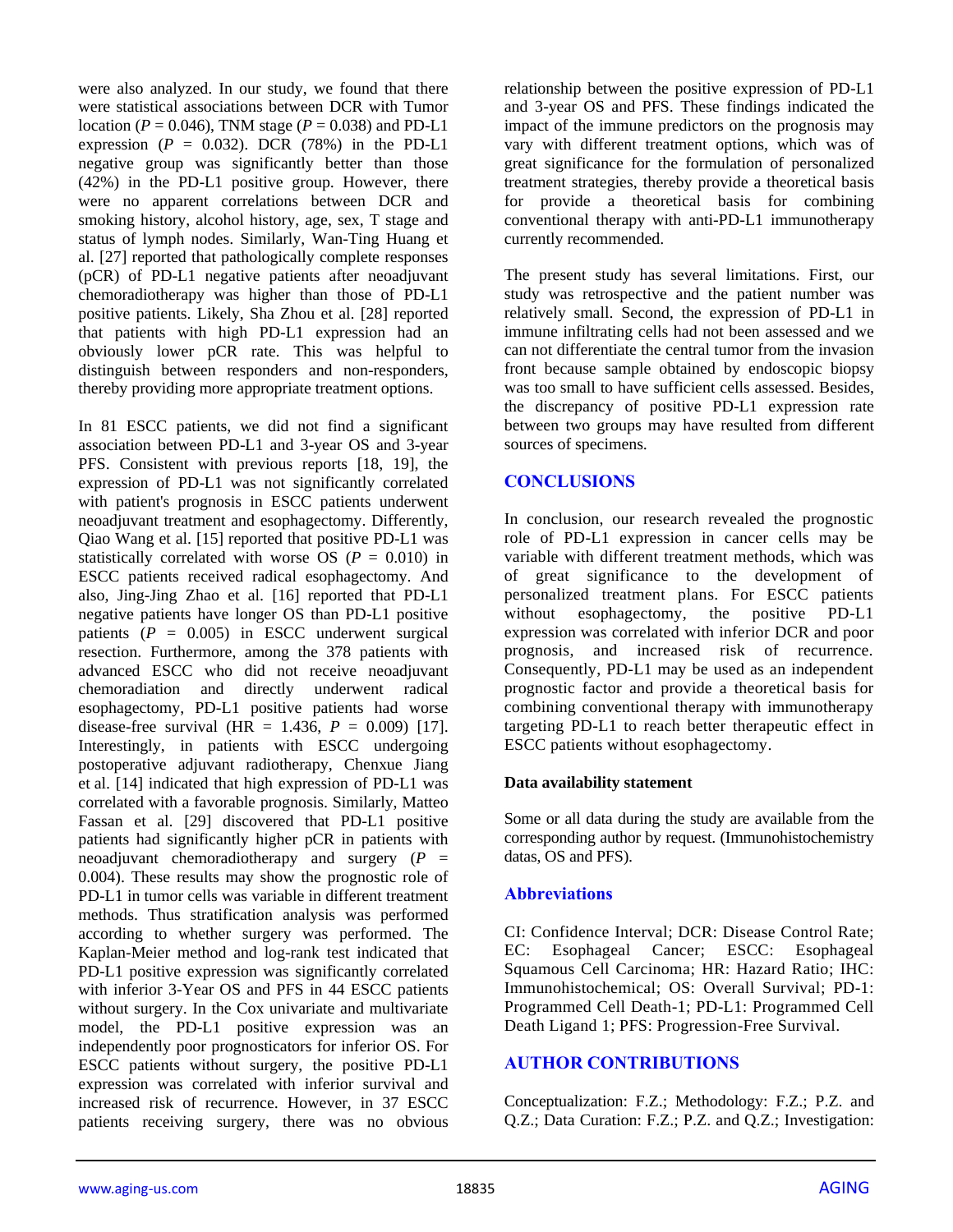F.Z. and X.Z.; Software: L.H.; Resources: X.Z.; P.Z. and Q.Z.; Supervision: F.Z.; Writing, Original Draft Preparation: F.Z.; Writing, Review and Editing: F.Z.; All authors have read and agreed to the published version of the manuscript.

## **ACKNOWLEDGMENTS**

The authors would like to thank Xiaohe Tang in the First Hospital of Zibo for collecting ESCC samples.

# **CONFLICTS OF INTEREST**

The authors declare no conflicts of interest related to this study.

## **FUNDING**

This work was supported by grants from Binzhou Medical University (BY2019KYQD49).

## **REFERENCES**

1. Bray F, Ferlay J, Soerjomataram I, Siegel RL, Torre LA, Jemal A. Global cancer statistics 2018: GLOBOCAN estimates of incidence and mortality worldwide for 36 cancers in 185 countries. CA Cancer J Clin. 2018; 68:394–424. <https://doi.org/10.3322/caac.21492>

PMID[:30207593](https://pubmed.ncbi.nlm.nih.gov/30207593)

- 2. Chen W, Zheng R, Baade PD, Zhang S, Zeng H, Bray F, Jemal A, Yu XQ, He J. Cancer statistics in China, 2015. CA Cancer J Clin. 2016; 66:115–32. <https://doi.org/10.3322/caac.21338> PMID[:26808342](https://pubmed.ncbi.nlm.nih.gov/26808342)
- 3. Rustgi AK, El-Serag HB. Esophageal carcinoma. N Engl J Med. 2014; 371:2499–509. <https://doi.org/10.1056/NEJMra1314530> PMID[:25539106](https://pubmed.ncbi.nlm.nih.gov/25539106)
- 4. Sun D, Li H, Cao M, He S, Lei L, Peng J, Chen W. Cancer burden in China: trends, risk factors and prevention. Cancer Biol Med. 2020; 17:879–95. <https://doi.org/10.20892/j.issn.2095-3941.2020.0387> PMID[:33299641](https://pubmed.ncbi.nlm.nih.gov/33299641)
- 5. Tumeh PC, Harview CL, Yearley JH, Shintaku IP, Taylor EJ, Robert L, Chmielowski B, Spasic M, Henry G, Ciobanu V, West AN, Carmona M, Kivork C, et al. PD-1 blockade induces responses by inhibiting adaptive immune resistance. Nature. 2014; 515:568–71. <https://doi.org/10.1038/nature13954> PMID[:25428505](https://pubmed.ncbi.nlm.nih.gov/25428505)
- 6. Kang YK, Boku N, Satoh T, Ryu MH, Chao Y, Kato K, Chung HC, Chen JS, Muro K, Kang WK, Yeh KH, Yoshikawa T, Oh SC, et al. Nivolumab in patients with

advanced gastric or gastro-oesophageal junction cancer refractory to, or intolerant of, at least two previous chemotherapy regimens (ONO-4538-12, ATTRACTION-2): a randomised, double-blind, placebocontrolled, phase 3 trial. Lancet. 2017; 390:2461–71. [https://doi.org/10.1016/S0140-6736\(17\)31827-5](https://doi.org/10.1016/S0140-6736(17)31827-5) PMID[:28993052](https://pubmed.ncbi.nlm.nih.gov/28993052)

- 7. Kudo T, Hamamoto Y, Kato K, Ura T, Kojima T, Tsushima T, Hironaka S, Hara H, Satoh T, Iwasa S, Muro K, Yasui H, Minashi K, et al. Nivolumab treatment for oesophageal squamous-cell carcinoma: an open-label, multicentre, phase 2 trial. Lancet Oncol. 2017; 18:631–39. [https://doi.org/10.1016/S1470-2045\(17\)30181-X](https://doi.org/10.1016/S1470-2045(17)30181-X) PMID[:28314688](https://pubmed.ncbi.nlm.nih.gov/28314688)
- 8. Janjigian YY, Bendell J, Calvo E, Kim JW, Ascierto PA, Sharma P, Ott PA, Peltola K, Jaeger D, Evans J, de Braud F, Chau I, Harbison CT, et al. CheckMate-032 Study: Efficacy and Safety of Nivolumab and Nivolumab Plus Ipilimumab in Patients With Metastatic Esophagogastric Cancer. J Clin Oncol. 2018; 36:2836–44. <https://doi.org/10.1200/JCO.2017.76.6212> PMID[:30110194](https://pubmed.ncbi.nlm.nih.gov/30110194)
- 9. Doi T, Piha-Paul SA, Jalal SI, Saraf S, Lunceford J, Koshiji M, Bennouna J. Safety and Antitumor Activity of the Anti-Programmed Death-1 Antibody Pembrolizumab in Patients With Advanced Esophageal Carcinoma. J Clin Oncol. 2018; 36:61–67. <https://doi.org/10.1200/JCO.2017.74.9846> PMID[:29116900](https://pubmed.ncbi.nlm.nih.gov/29116900)
- 10. Ceeraz S, Nowak EC, Noelle RJ. B7 family checkpoint regulators in immune regulation and disease. Trends Immunol. 2013; 34:556–63. <https://doi.org/10.1016/j.it.2013.07.003> PMID[:23954143](https://pubmed.ncbi.nlm.nih.gov/23954143)
- 11. Butte MJ, Keir ME, Phamduy TB, Sharpe AH, Freeman GJ. Programmed death-1 ligand 1 interacts specifically with the B7-1 costimulatory molecule to inhibit T cell responses. Immunity. 2007; 27:111–22. <https://doi.org/10.1016/j.immuni.2007.05.016> PMID[:17629517](https://pubmed.ncbi.nlm.nih.gov/17629517)
- 12. Dong H, Zhu G, Tamada K, Chen L. B7-H1, a third member of the B7 family, co-stimulates T-cell proliferation and interleukin-10 secretion. Nat Med. 1999; 5:1365–69. <https://doi.org/10.1038/70932>
	- PMID[:10581077](https://pubmed.ncbi.nlm.nih.gov/10581077)
- 13. Hatogai K, Fujii S, Kojima T, Daiko H, Nomura S, Doi T, Kitano S, Ohtsu A, Takiguchi Y, Yoshino T, Ochiai A. Large-scale comprehensive immunohistochemical biomarker analyses in esophageal squamous cell carcinoma. J Cancer Res Clin Oncol. 2017; 143:2351–61. <https://doi.org/10.1007/s00432-017-2482-7> PMID[:28756492](https://pubmed.ncbi.nlm.nih.gov/28756492)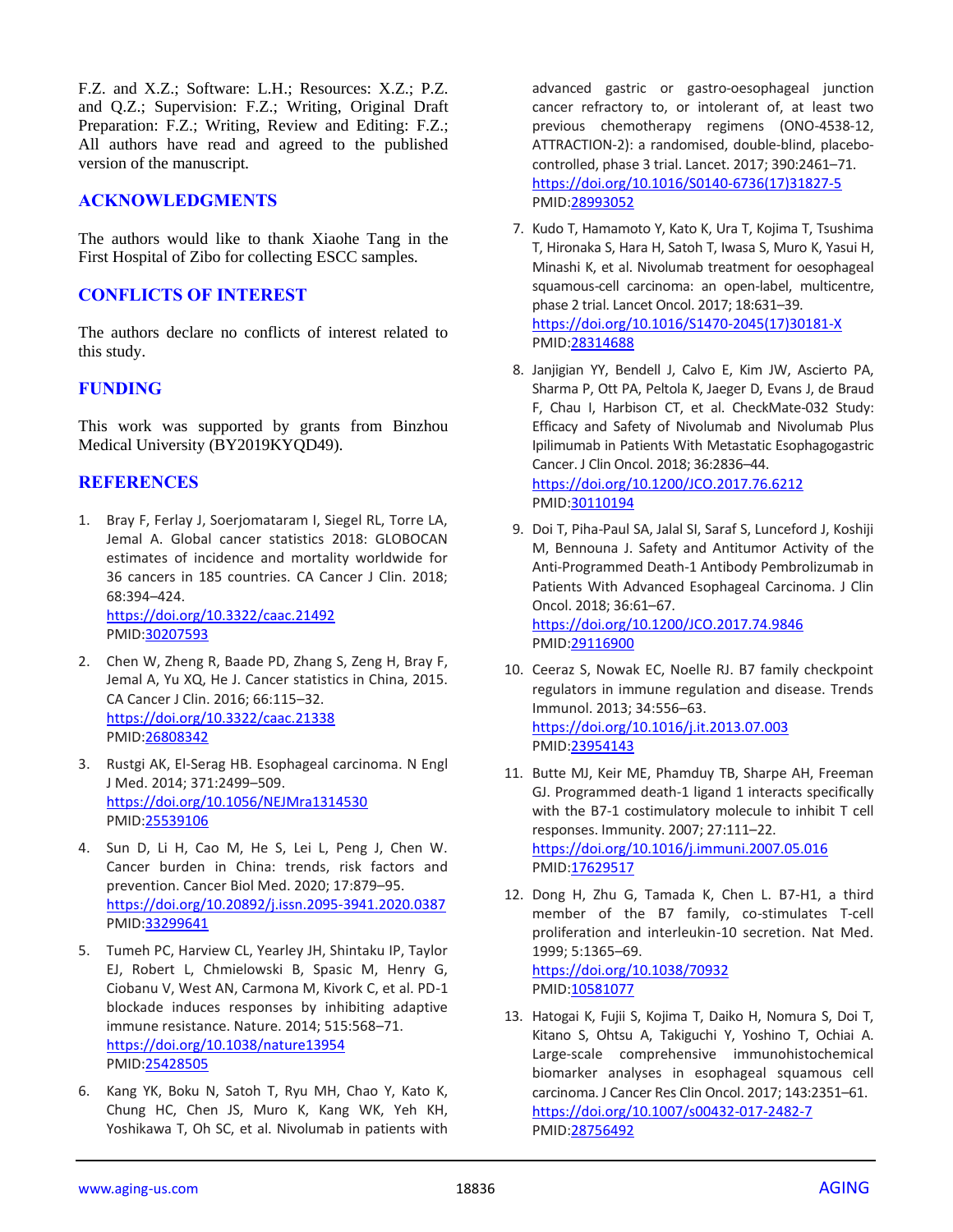- 14. Jiang C, Zhu Y, Tang S, Zhang G, Lin Q, Xu Y, Shang J. High PD-L1 expression is associated with a favorable prognosis in patients with esophageal squamous cell carcinoma undergoing postoperative adjuvant radiotherapy. Oncol Lett. 2019; 17:1626–34. <https://doi.org/10.3892/ol.2018.9747> PMID[:30675222](https://pubmed.ncbi.nlm.nih.gov/30675222)
- 15. Wang Q, Feng F, Wang F, Liu Z, Liu S, Xu G, Zheng G, Guo M, Lian X, Zhang H. PD-L1 Expression On tumor Cells Was Associated With Unfavorable Prognosis In Esophageal Squamous Cell Carcinoma. J Cancer. 2018; 9:2224–31. <https://doi.org/10.7150/jca.24493> PMID[:29937943](https://pubmed.ncbi.nlm.nih.gov/29937943)
- 16. Zhao JJ, Zhou ZQ, Wang P, Chen CL, Liu Y, Pan QZ, Zhu Q, Tang Y, Weng DS, Xia JC. Orchestration of immune checkpoints in tumor immune contexture and their prognostic significance in esophageal squamous cell carcinoma. Cancer Manag Res. 2018; 10:6457–68. <https://doi.org/10.2147/CMAR.S181949> PMID[:30568505](https://pubmed.ncbi.nlm.nih.gov/30568505)
- 17. Rong L, Liu Y, Hui Z, Zhao Z, Zhang Y, Wang B, Yuan Y, Li W, Guo L, Ying J, Song Y, Wang L, Zhou Z, et al. PD-L1 expression and its clinicopathological correlation in advanced esophageal squamous cell carcinoma in a Chinese population. Diagn Pathol. 2019; 14:6. <https://doi.org/10.1186/s13000-019-0778-4> PMID[:30684971](https://pubmed.ncbi.nlm.nih.gov/30684971)
- 18. Zhou S, Yang H, Zhang J, Wang J, Liang Z, Liu S, Li Y, Pan Y, Zhao L, Xi M. Changes in Indoleamine 2,3- Dioxygenase 1 Expression and CD8<sup>+</sup> Tumor-Infiltrating Lymphocytes after Neoadjuvant Chemoradiation Therapy and Prognostic Significance in Esophageal Squamous Cell Carcinoma. Int J Radiat Oncol Biol Phys. 2020; 108:286–94. <https://doi.org/10.1016/j.ijrobp.2020.01.020>

PMID[:32004580](https://pubmed.ncbi.nlm.nih.gov/32004580)

- 19. Fukuoka E, Yamashita K, Tanaka T, Sawada R, Sugita Y, Arimoto A, Fujita M, Takiguchi G, Matsuda T, Oshikiri T, Nakamura T, Suzuki S, Kakeji Y. Neoadjuvant Chemotherapy Increases PD-L1 Expression and CD8<sup>+</sup> Tumor-infiltrating Lymphocytes in Esophageal Squamous Cell Carcinoma. Anticancer Res. 2019; 39:4539–48. <https://doi.org/10.21873/anticanres.13631> PMID[:31366557](https://pubmed.ncbi.nlm.nih.gov/31366557)
- 20. Herbst RS, Soria JC, Kowanetz M, Fine GD, Hamid O, Gordon MS, Sosman JA, McDermott DF, Powderly JD, Gettinger SN, Kohrt HE, Horn L, Lawrence DP, et al. Predictive correlates of response to the anti-PD-L1 antibody MPDL3280A in cancer patients. Nature. 2014; 515:563–67.

<https://doi.org/10.1038/nature14011> PMID[:25428504](https://pubmed.ncbi.nlm.nih.gov/25428504)

- 21. Cortes J, Cescon DW, Rugo HS, Nowecki Z, Im SA, Yusof MM, Gallardo C, Lipatov O, Barrios CH, Holgado E, Iwata H, Masuda N, Otero MT, et al, and KEYNOTE-355 Investigators. Pembrolizumab plus chemotherapy versus placebo plus chemotherapy for previously untreated locally recurrent inoperable or metastatic triple-negative breast cancer (KEYNOTE-355): a randomised, placebo-controlled, double-blind, phase 3 clinical trial. Lancet. 2020; 396:1817–28. [https://doi.org/10.1016/S0140-6736\(20\)32531-9](https://doi.org/10.1016/S0140-6736(20)32531-9) PMID[:33278935](https://pubmed.ncbi.nlm.nih.gov/33278935)
- 22. Halmos B, Burke T, Kalyvas C, Insinga R, Vandormael K, Frederickson A, Piperdi B. A Matching-Adjusted Indirect Comparison of Pembrolizumab + Chemotherapy vs. Nivolumab + Ipilimumab as First-Line Therapies in Patients with PD-L1 TPS ≥1% Metastatic NSCLC. Cancers (Basel). 2020; 12:3648. <https://doi.org/10.3390/cancers12123648> PMID[:33291810](https://pubmed.ncbi.nlm.nih.gov/33291810)
- 23. Qu HX, Zhao LP, Zhan SH, Geng CX, Xu L, Xin YN, Jiang XJ. Clinicopathological and prognostic significance of programmed cell death ligand 1 (PD-L1) expression in patients with esophageal squamous cell carcinoma: a meta-analysis. J Thorac Dis. 2016; 8:3197–204. <https://doi.org/10.21037/jtd.2016.11.01> PMID[:28066599](https://pubmed.ncbi.nlm.nih.gov/28066599)
- 24. Jiang Y, Lo AWI, Wong A, Chen W, Wang Y, Lin L, Xu J. Prognostic significance of tumor-infiltrating immune cells and PD-L1 expression in esophageal squamous cell carcinoma. Oncotarget. 2017; 8:30175–89. <https://doi.org/10.18632/oncotarget.15621> PMID[:28404915](https://pubmed.ncbi.nlm.nih.gov/28404915)
- 25. Ito S, Okano S, Morita M, Saeki H, Tsutsumi S, Tsukihara H, Nakashima Y, Ando K, Imamura Y, Ohgaki K, Oki E, Kitao H, Mimori K, Maehara Y. Expression of PD-L1 and HLA Class I in Esophageal Squamous Cell Carcinoma: Prognostic Factors for Patient Outcome. Ann Surg Oncol. 2016 (Suppl 4); 23:508–15. <https://doi.org/10.1245/s10434-016-5376-z> PMID[:27380638](https://pubmed.ncbi.nlm.nih.gov/27380638)
- 26. Hirsch FR, McElhinny A, Stanforth D, Ranger-Moore J, Jansson M, Kulangara K, Richardson W, Towne P, Hanks D, Vennapusa B, Mistry A, Kalamegham R, Averbuch S, et al. PD-L1 Immunohistochemistry Assays for Lung Cancer: Results from Phase 1 of the Blueprint PD-L1 IHC Assay Comparison Project. J Thorac Oncol. 2017; 12:208–22. <https://doi.org/10.1016/j.jtho.2016.11.2228> PMID[:27913228](https://pubmed.ncbi.nlm.nih.gov/27913228)
- 27. Huang WT, Lu HI, Wang YM, Chen YH, Lo CM, Lin WC, Lan YC, Tseng LH, Li SH. Positive Programmed Cell